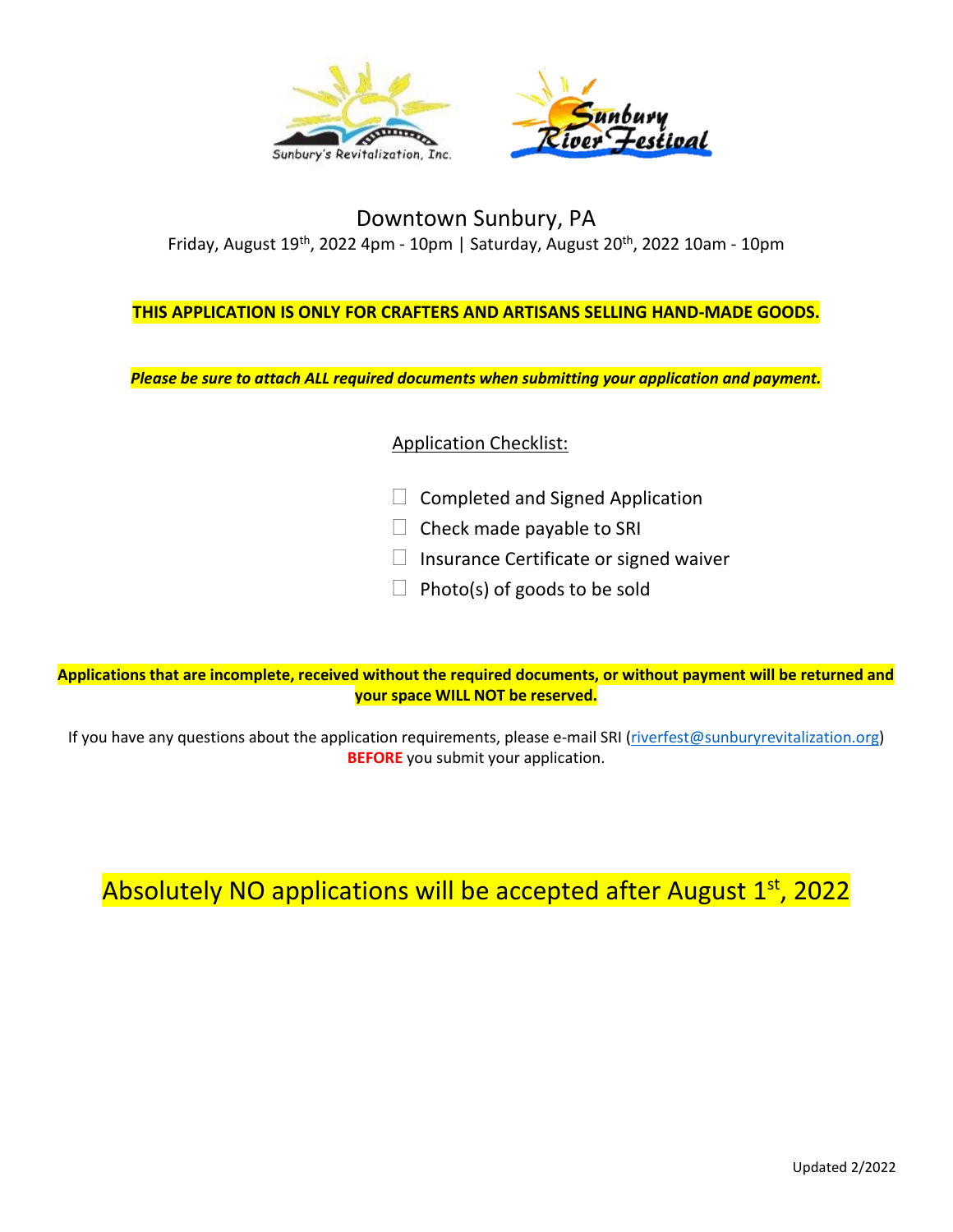

**Vendor Application Friday, August 19 th, 2022 4pm - 10pm | Saturday, August 20th, 2022 10am - 10pm** Make checks payable to SRI and return all completed documents to; Sunbury's Revitalization, Inc. |450 Chestnut Street | Sunbury, PA 17801

| Name of Business/Organization <b>contained a manufacture of the contact of the contact of the contact of the contact of the contact of the contact of the contact of the contact of the contact of the contact of the contact of</b> |                                                                                                                                                                      |  |                                                                                   |  |  |  |  |  |
|--------------------------------------------------------------------------------------------------------------------------------------------------------------------------------------------------------------------------------------|----------------------------------------------------------------------------------------------------------------------------------------------------------------------|--|-----------------------------------------------------------------------------------|--|--|--|--|--|
|                                                                                                                                                                                                                                      |                                                                                                                                                                      |  |                                                                                   |  |  |  |  |  |
|                                                                                                                                                                                                                                      |                                                                                                                                                                      |  |                                                                                   |  |  |  |  |  |
|                                                                                                                                                                                                                                      |                                                                                                                                                                      |  |                                                                                   |  |  |  |  |  |
|                                                                                                                                                                                                                                      |                                                                                                                                                                      |  | 1. Describe your stand $\Box$ Tent $\Box$ Trailer $\Box$ Other __________________ |  |  |  |  |  |
| 2.                                                                                                                                                                                                                                   | How many spaces so you need? ___________<br>Spaces are 12 feet deep x 12 feet wide. If you set up is larger than 12 feet wide you must purchase an additional space. |  |                                                                                   |  |  |  |  |  |
|                                                                                                                                                                                                                                      | 3. Vendor Description and Pricing (per space):                                                                                                                       |  |                                                                                   |  |  |  |  |  |
|                                                                                                                                                                                                                                      | Artisan/Craft Vendor* - \$50   MUST submit insurance or signed waiver & photo of your goods with this<br>application.                                                |  |                                                                                   |  |  |  |  |  |
|                                                                                                                                                                                                                                      |                                                                                                                                                                      |  |                                                                                   |  |  |  |  |  |
|                                                                                                                                                                                                                                      |                                                                                                                                                                      |  |                                                                                   |  |  |  |  |  |
|                                                                                                                                                                                                                                      |                                                                                                                                                                      |  |                                                                                   |  |  |  |  |  |
|                                                                                                                                                                                                                                      |                                                                                                                                                                      |  |                                                                                   |  |  |  |  |  |
|                                                                                                                                                                                                                                      |                                                                                                                                                                      |  |                                                                                   |  |  |  |  |  |
|                                                                                                                                                                                                                                      |                                                                                                                                                                      |  |                                                                                   |  |  |  |  |  |

*\*This rate applies only to crafters and artisans selling handmade items. It does not apply to resellers of any sort.*

# **CONTINUED ON NEXT PAGE**

Updated 2/2022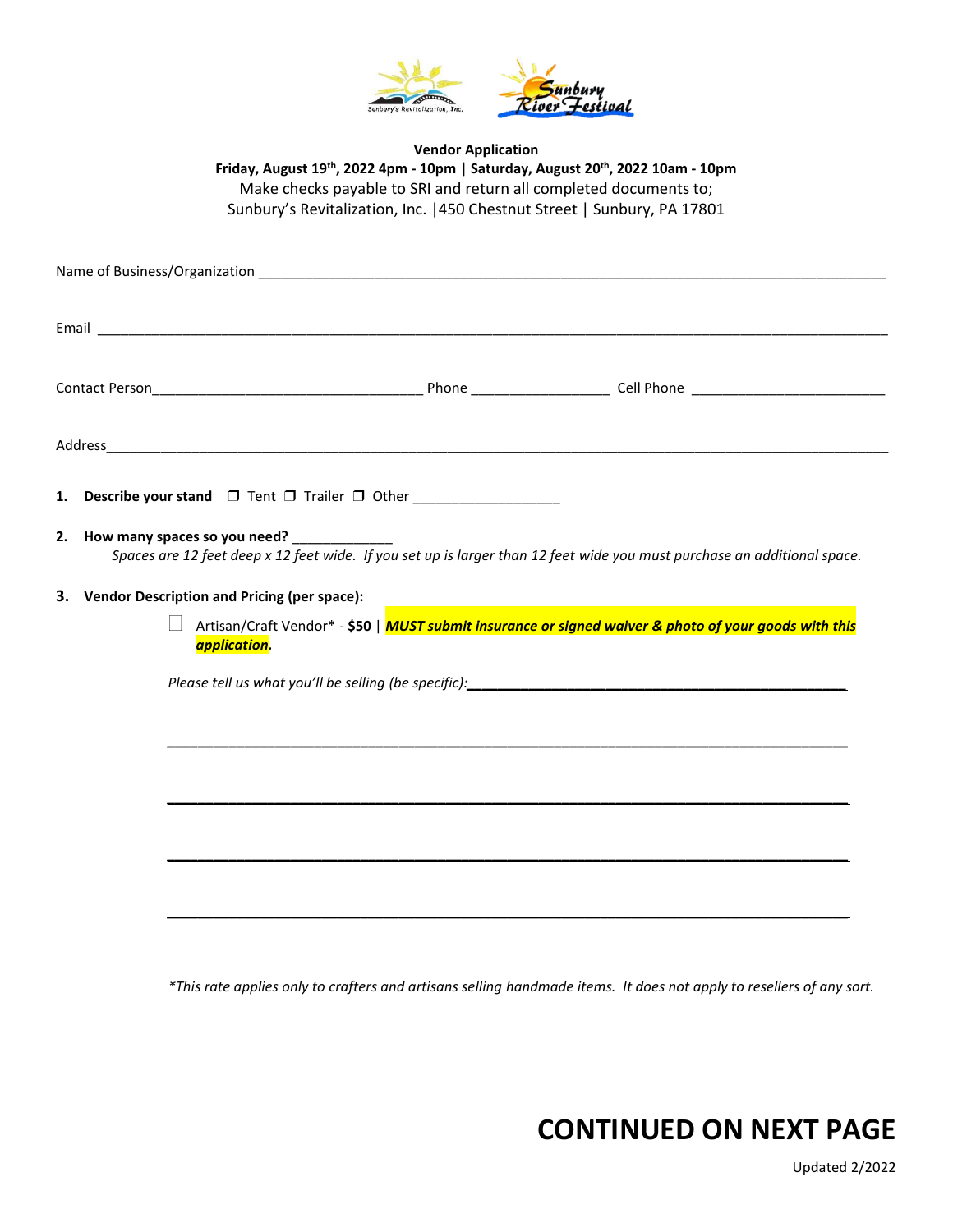| 4. Do you need Sunbury River Festival to supply you with electric service? ELECTRICITY FOR CRAFT VENDORS THIS YEAR WILL BE  |                                                                                                                                |  |  |  |
|-----------------------------------------------------------------------------------------------------------------------------|--------------------------------------------------------------------------------------------------------------------------------|--|--|--|
| <b>EXTERMELY LIMITED; there will only be a few available and they will be given in the order COMPLETED applications are</b> |                                                                                                                                |  |  |  |
|                                                                                                                             |                                                                                                                                |  |  |  |
| without it if possible.                                                                                                     |                                                                                                                                |  |  |  |
|                                                                                                                             | received. We encourage you to provide your own electricity via quiet, low decibel (<70 decibels) generator for the event or go |  |  |  |

- ❒ **No**, I don't require electric service
- ❒ **No - I will be using my own quiet, low decibel (<70 decibels) generator** (see guidelines in Rules & Regs on next page, #15)
- ❒ **Yes**

|                    | I need standard outlet electricity<br>0                                               | \$25.00 |
|--------------------|---------------------------------------------------------------------------------------|---------|
| <b>TOTAL FEES:</b> | Participation fee \$ ___________ X _________                                          |         |
|                    | # of spaces<br>per space fee<br>Electricity fee<br>X.<br># of spaces<br>per space fee | $+$     |
|                    | <b>TOTAL AMOUNT ENCLOSED</b>                                                          |         |

My signature below acknowledges that I have read and understand the regulations, requirements, and rules associated with participating as a Vendor at Sunbury River Festival on August 19<sup>th</sup> & 20<sup>th</sup>, 2022. I understand that due to PennDot restrictions no vendors will be placed on Front Street. I also understand and agree that vendor placement is at the sole discretion of the River Festival Committee.

**Signature \_\_\_\_\_\_\_\_\_\_\_\_\_\_\_\_\_\_\_\_\_\_\_\_\_\_\_\_\_\_\_\_\_\_\_\_\_\_\_\_\_\_\_\_\_\_ Date \_\_\_\_\_\_\_\_\_\_\_\_\_\_\_\_\_\_\_\_\_\_\_\_\_\_\_\_**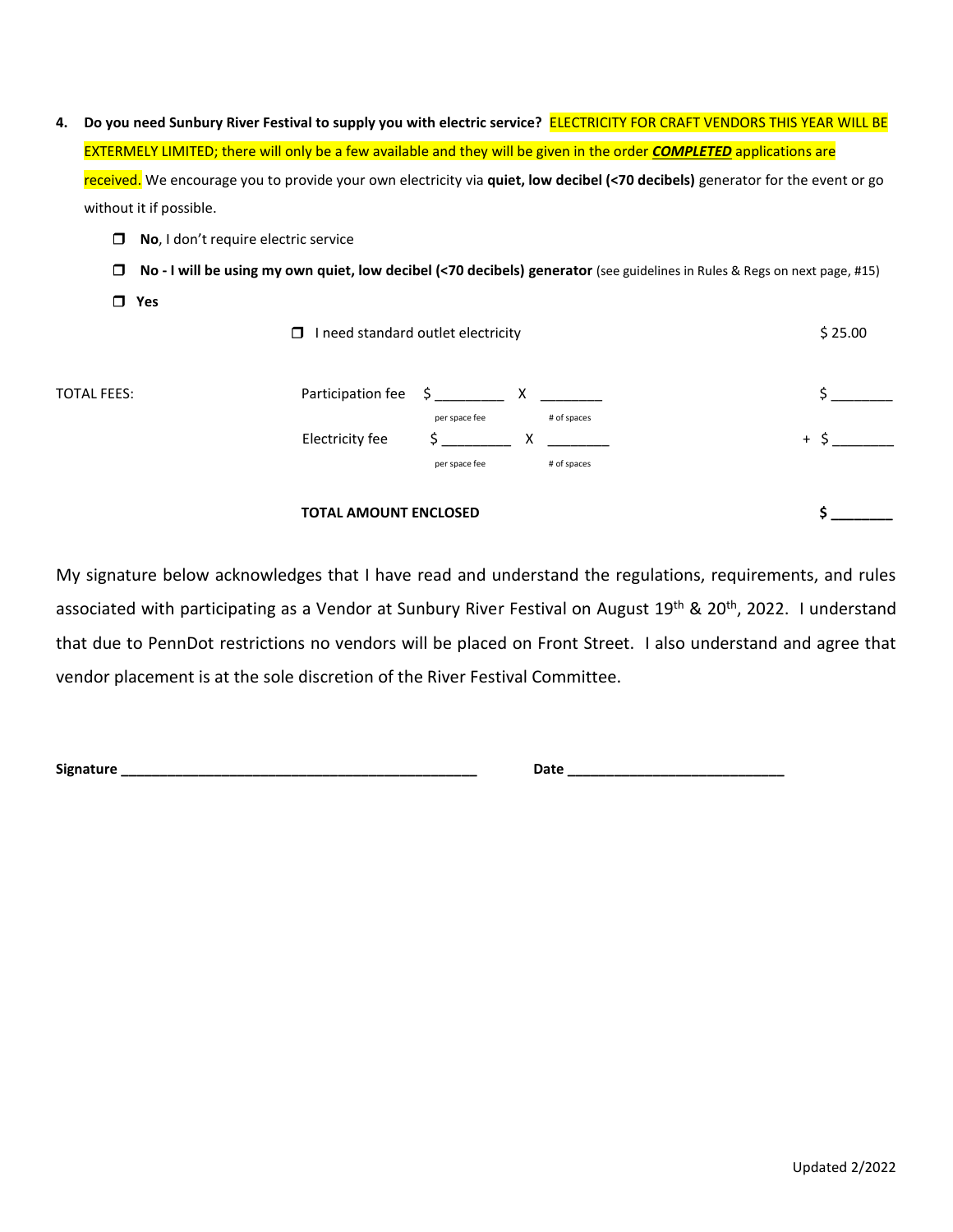

**Vendor Rules, Regulations, and Requirements PLEASE KEEP FOR YOUR RECORDS**

- 1. **Indemnification** In consideration of the use of event space designated for vendors by Sunbury's Revitalization, Inc. ("SRI"), the undersigned ("Vendor") hereby agrees to release SRI, the City of Sunbury, Sunbury River Festival, event sponsors, their Board of Directors, officers, members, employees and agents from all claims whatsoever by Vendor arising from or related to Vendor's use of space.
- 2. Vendor further agrees to hold harmless, to defend and indemnify, dollar for dollar including, but not limited to costs of defense and counsel fees, SRI, the City of Sunbury, Sunbury River Festival, event sponsors, their Board of Directors, officers, members, employees and agents against any and all liability, law suits, claims, summons, causes of action or things whatsoever, whether for damages, fines or any other type of relief whatsoever, that may be brought against SRI, the City of Sunbury, Sunbury River Festival, event sponsors, their Board of Directors, officers, members, employees and agents by any party whatsoever, arising from or related to Vendor's and/or its directors, officers, employees and agents activities, products, acts or omissions, whether negligent or non-negligent.
- 3. **Certification of Insurance In order to participate, vendors must provide a Certificate of General Liability Insurance naming Sunbury's Revitalization, Inc. and the event committee as "Additional Insured regarding vendor participation at the Sunbury River Festival August 19 th & 20th, 2022, providing a minimum of 1,000,000 liability coverage.** Limited exclusions may apply.
- 4. For Profit Food Vendors must provide a copy of a valid ServSafe Certificate. All Food Vendors must display prices they submitted with this application at the event.
- 5. **Theft** SRI, the City of Sunbury, Sunbury River Festival, event sponsors, their Board of Directors, officers, members, employees, and agents will not be responsible for theft, accidents or loss, or damage to property belonging to Vendors.
- 6. **Sponsors and Members of Sunbury's Revitalization, Inc**. have priority in space locations.
- 7. All decisions of SRI and the Event Committee are final. Committee reserves the right to deny any application.
- **8. No refunds for no-shows or cancellations within 30 days of the event.**
- 9. This event is held rain or shine. Please prepare accordingly. This is an outside festival, bring supplies as needed according to the weekend's weather.
- 10. Vendors are responsible for all state sale tax laws. Failure to comply will prohibit you from exhibiting at future events.
- 11. **Arrival Time** arrival times will be assigned based on your set up and the location decided on by the Committee. You will be contacted the week before the event with this information There is a 10 minute time limit on unloading your vehicle on Front Street. You are to unload into a safe space, move your vehicle immediately and return to the festival grounds to set up.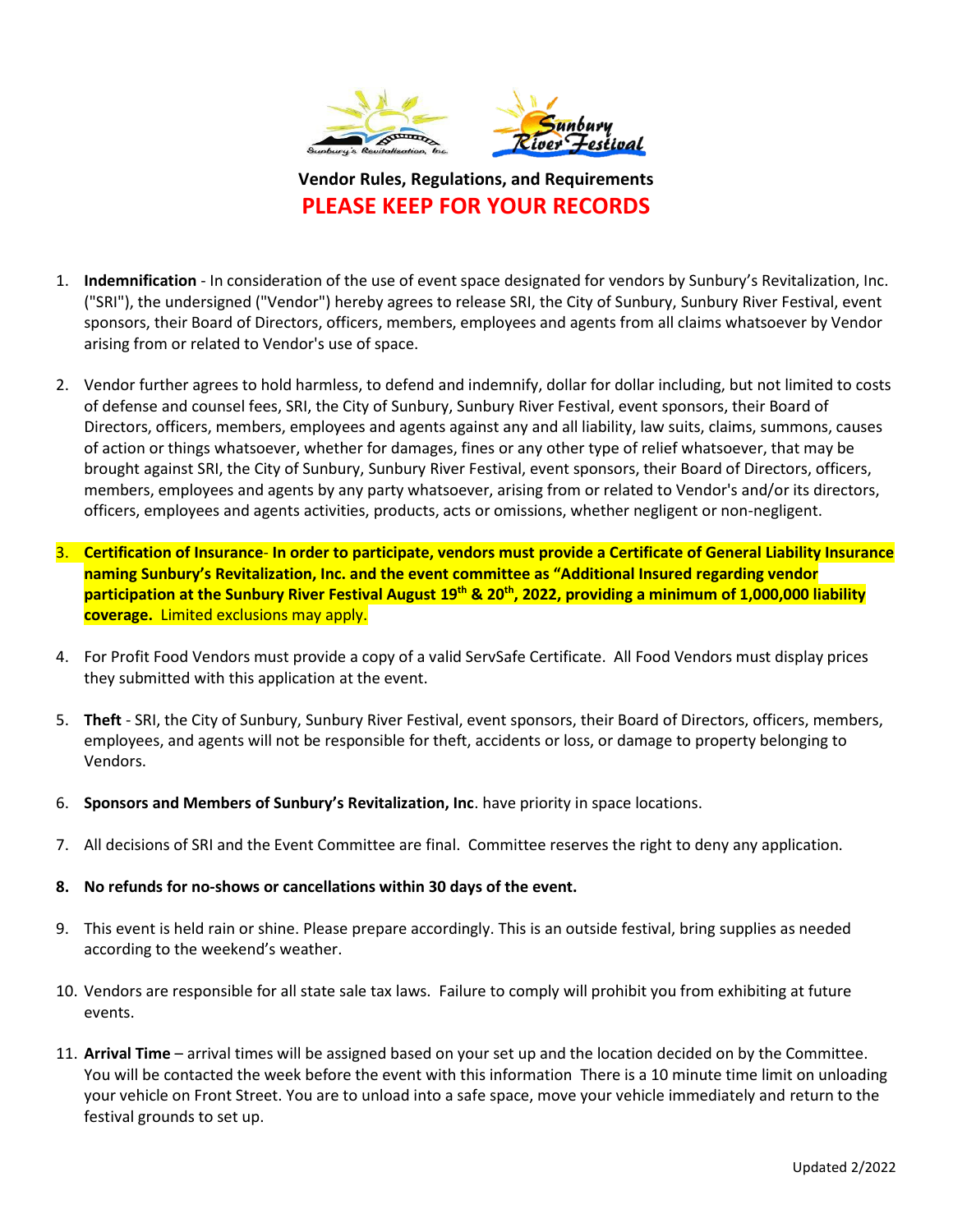- 12. By signing this application, you are agreeing to participate in the 2022 Sunbury River festival in its entirety. The festival runs Friday, August 19<sup>th</sup> from 4pm – 10pm and Saturday, August 20<sup>th</sup> from 10am-10pm. You are not permitted to hook up your stand prior to 10pm Saturday. Anyone who closes before 10pm and starts to disassemble will be banned from all future SRI events. This is strictly for the safety of our guests – we cannot have cars, trucks and trailers loading up and driving around before the people are cleared out at the end of the festival.
- 13. Vehicles must be removed from the event one hour before starting time and must remain out of the event area until ending time and all pedestrian traffic has cleared.
- 14. Vendors must stop selling and begin departure procedures at the designated time.
- 15. Alcoholic beverages are prohibited except in designated areas.
- 16. Participation fee includes one (1) 12' X 12' space. Additional space and electrical service are available for an additional fee.
- 17. Vendors must supply their own tent, table and chairs, water hoses, and extension cords. We suggest you bring at least 100ft.
- 18. Vendors are responsible for cleaning up around their space during and at the end of the festival. Trash is to be put in the proper receptacles. Over-sized trash must be taken off premises and disposed of by the vendor.
- 19. Use of your own **low decibel (<70 decibels) generator** is encouraged and required if you need more than ONE (1) 240-volt outlet or 30 amps. Vendors with excessively loud generators will be placed on the perimeter of the festival in order to control noise. Electrical service provided by SRI is NOT INCLUDED in your participation fee. Please do not overload the electrical outlets, only one appliance per plug. Multiple cords and power strips are forbidden. Overloaded circuits can lead to prohibition of electric use on the day of the event.

## **APPLICATIONS SUBMITTED WITHOUT THE REQUIRED DOCUMENTS AND PAYMENT WILL BE RETURNED AND/OR DECLINED!**

*Incomplete applications will be returned and your space will not be reserved.*